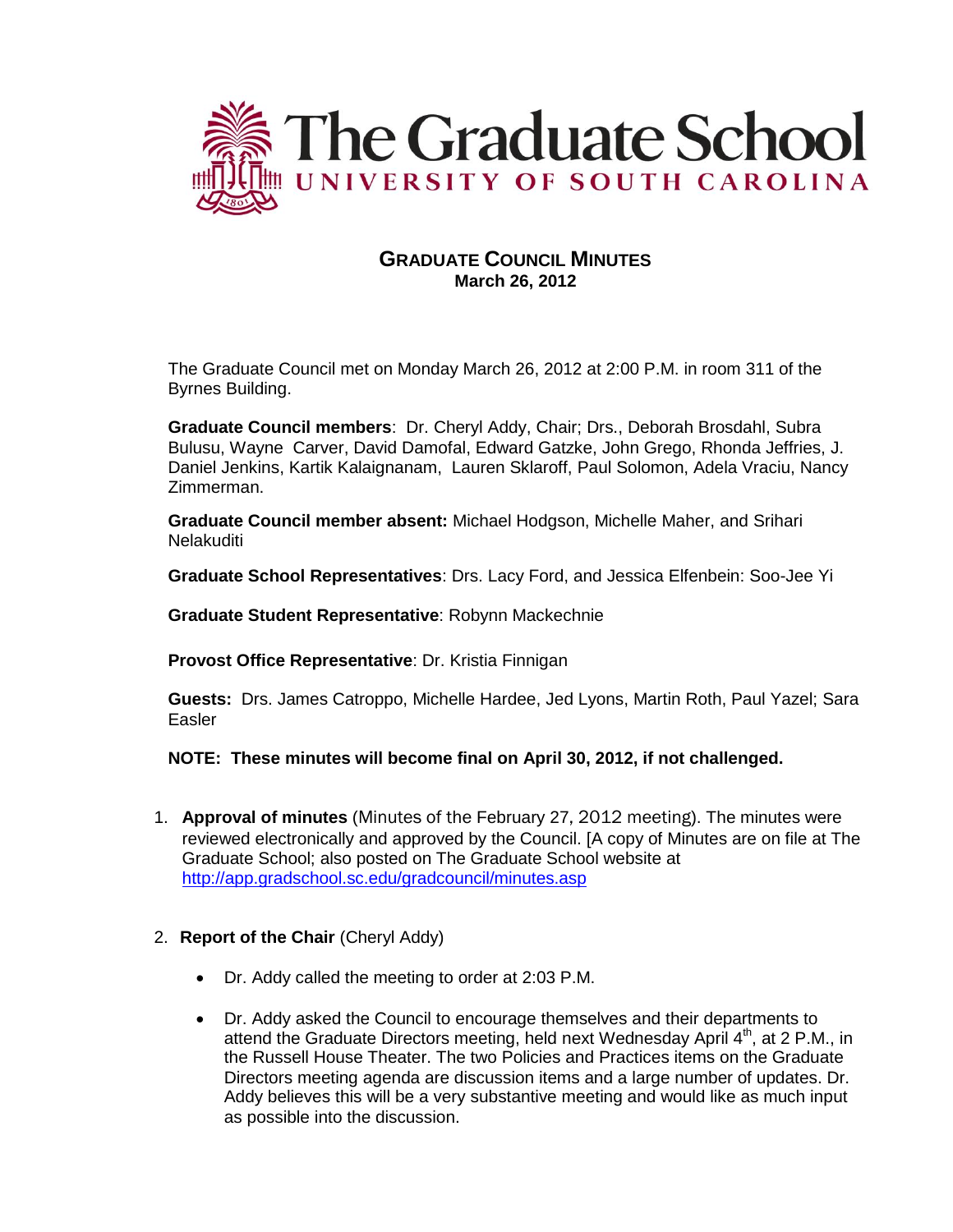- Dr. Addy noted that Drs. Finnigan, Zimmerman, and she are on a committee developing an electronic forms approval process for all courses and curriculum. This will be a fairly easy transition for graduate courses and curriculum because of what we have been doing through the Graduate School for some time now. Please watch out for this and there will be opportunities for input into that process and training as we get further along.
	- $\circ$  Dr. Addy said one of the open ended areas right now is what is submitted as a bulletin change is somewhat ambiguous in terms of what level of approval is required. We are talking about having a mechanism in this electronic approval process for tracking so that these requests do get into the bulletin appropriately. Also in discussion are what changes should require governance approval even if they are not technically curriculum changes such as changes in admission criteria, and comprehensive assessment for master's programs. These are items that we want to go through the approval processes but are not curriculum per se. This is not to make major changes in the governance's approval process but to simply to streamline the process we have so that it is clearer what is going on.

### 3. **Report of the Dean of The Graduate School** (Lacy Ford)

- Dr. Ford noted Graduate Student Day will be held on Tuesday, March  $27<sup>th</sup>$  at the Russell House. It is our annual celebration and recognition for our graduate students.
- Dr. Ford relayed that we are also working closely with the Graduate Student Association to recognize them during Graduate Student Week which is a week away.
- Dr. Grego directed a question to Dean Ford concerning personnel transitions at the Graduate School. In response, Dean Ford stated that the VP for Human Resources, Chris Byrd, confirmed that as long as you are in a faculty slot there is no loss of benefits if you rotate out of an administrative position. Dr. Ford stated that as faculty we are all 9 month employees at core unless there was some other understanding or contractual arrangement, so there is not an interstitial loss of benefits. Dr. Grego requested directions to locating this stated University policy, by way of e-mail, for future reference purposes. Dr. Ford responded that he would be happy to research which authority Human Resources was drawing upon.

# 4. **Report of the Associate Dean / Secretary of the Graduate Council**

(Nancy Zimmerman)

- Dr. Zimmerman thanked Council for agreeing to be judges for Graduate Student Day.
- Dr. Zimmerman informed the Council that a call for nominations for Graduate Council was sent out to the departments last week. The deadline for nominations is Friday, April 6th. At that time, an electronic ballot will be sent to the faculty. The newly elected members will be contacted and the public announcement of election results will be made. For those of you who are in the first year of their term please consider volunteering for Chair Elect elect, which means you will be Chair Elect next academic year and then Chair of Graduate Council your third year. Dr. Addy added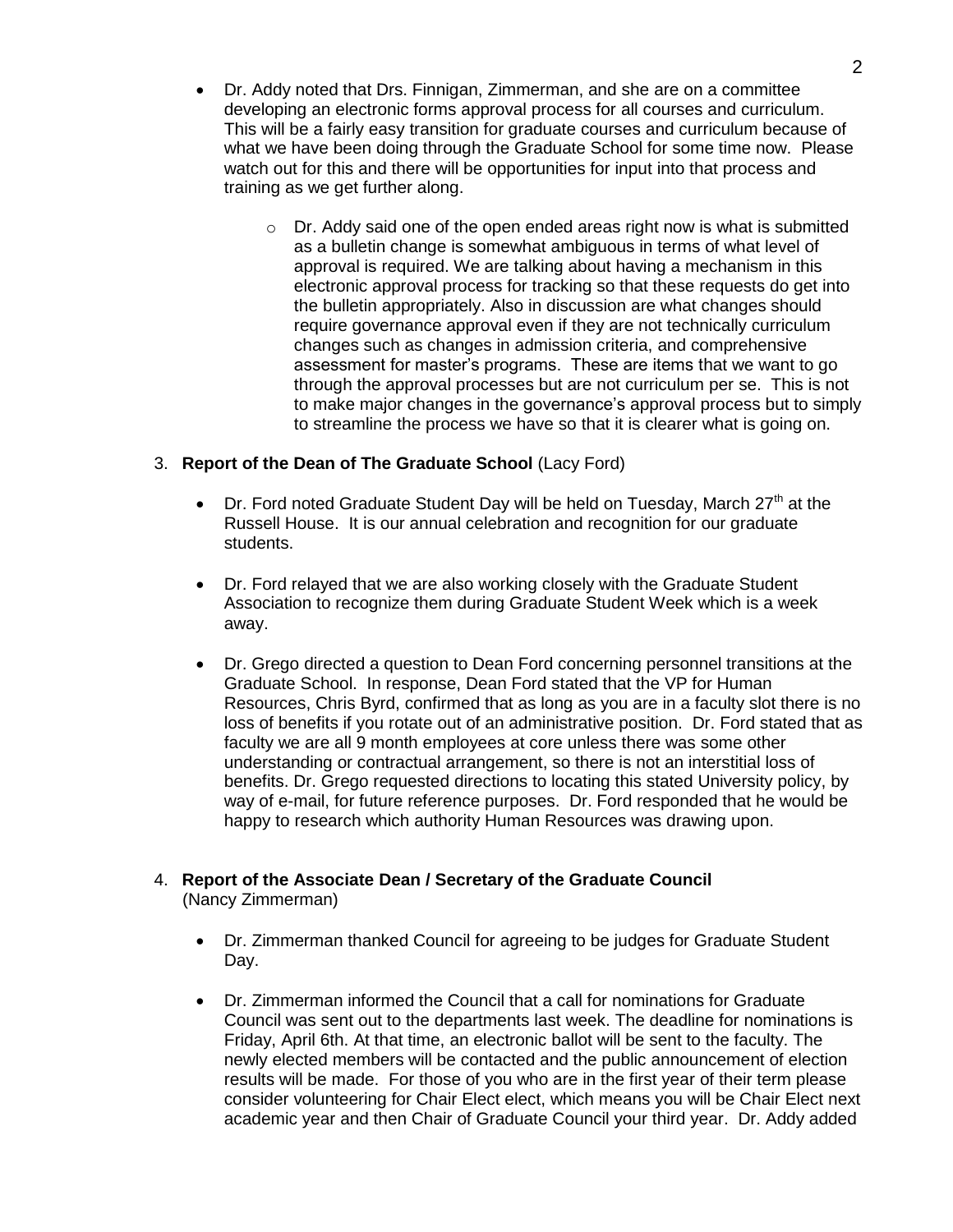that to serve on Graduate Council you must be a part of regular faculty member, clinical and research faculty are not eligible.

### 5. **Report of the Graduate Student Association Representative** (Robyn Mackechnie)

- Ms. Mackechnie announced the Graduate Student Association(GSA) will be holding elections later this week
- Ms. Mackechnie invited the Council to attend the Proclamation Celebration, on Monday April 2<sup>nd</sup> at 2 P.M. with Dr. Ford, in honor of the National Graduate and Professional Student Appreciation Week. All events occurring next week are posted in the [GSA newsletter.](http://www.sa.sc.edu/sg/files/2011/10/GSA-Newsletter-March.pdf)

### 6. **Report of the Academic Policy and Practices Committee** (Joseph Quattro)

- On behalf of Dr. Quattro, Dr. Addy asked the Council to encourage as many of their colleagues to complete the [Doctoral Degree Requirement survey](http://app.gradschool.sc.edu/gradcouncil/doc_survey.asp) as the Committee would like to obtain as close as a census and possible to make sure we are capturing the information. The results from this survey will be a source for discussion at the next Graduate Director's meeting.
- Dr. Addy began speaking on the topic of graduate assistantship(GA). This body made a set of recommendations for this topic a year or so ago and with the various transitions in the Provost office changes never got processed. But we are going back and expanding upon this policy. Dr. Addy thanked Ms. MacKechnie from the GSA on providing graduate students' input. Dr. Addy stated that a graduate assistantship should have adequate basic description of their responsibilities, including time expectations, in writing. Then once these descriptions are established there needs to be a policy reprimand if the GA is not doing their job appropriately in the context of that job description but also a process if GA's feel like they have been reprimanded or terminated inappropriately. So we are developing a grievance process for GA's. It basically will parallel with what already exists for other grievances, academic and nonacademic grievances. Communication should start at the unit level. One thing we are very clear about is that the Graduate School does not want to be the enforcement on this. It really should be driven at the unit level. The Graduate School should only be involved in very limited circumstances. Due to the varying structures of departments Dr. Addy recommended changing the language to indicate that it is up to the program to define whether their students can have outside employment but that they must have a policy and they cannot terminate a student unless they have a policy that prohibits outside employment.
	- o Dr. Ford shared that the Provost Office is very interested in a formal grievance procedure and creating some process for the Graduate School that settle these issues short of the grievance procedure by having some sort of advocate position and better policies will help.
	- $\circ$  Dr. Ford also mentioned that the Provost Office is supportive of establishing some sort of minimum stipend. If departments want to have a no outside employment policy then they have to reach this minimum stipend. Having said this the Graduate School not only doesn't want to be in the enforcement position but can't be in this position because with the exception of the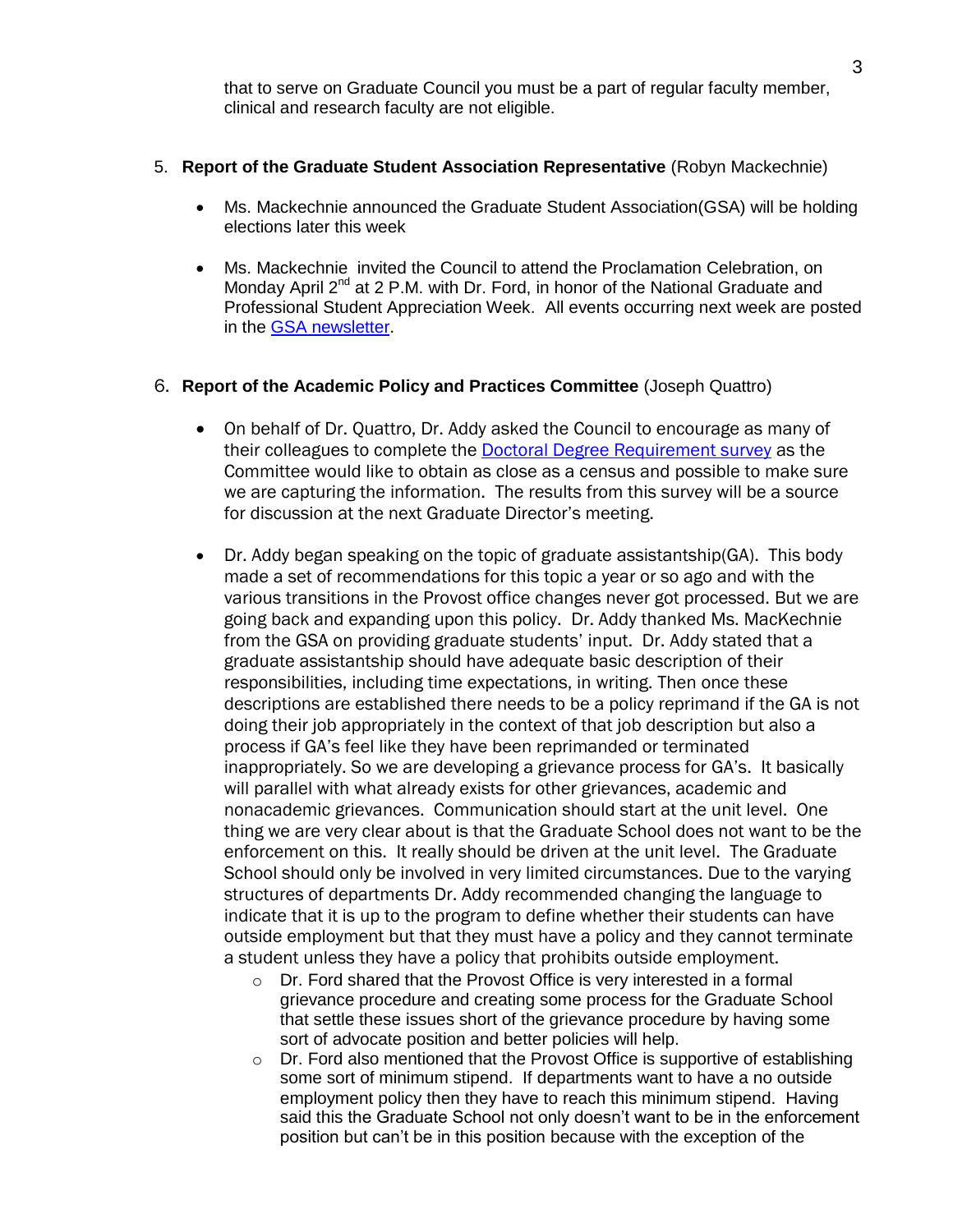Presidential Fellowship we are not providing any of the money. The money is coming all down from the deans of the colleges, chairs and out from there. So we will have to move towards and enforcement of this in a working conversation of the deans.

7. **Report of the Committee on 500/600 Level Courses, Distance Education, and Special Courses** (Nancy Zimmerman)

**500-600 Level course approvals:** [SLIS 529-](http://app.gradschool.sc.edu/includes/filedownload-public.asp?location=&file_name=) DED

- 8. **Fellowships and Scholarships Committee** (Wayne Carver)
	- Graduate Student Day winners will be announced shortly after Graduate Student Day.
		- o Winners have been posted(http://app.gradschool.sc.edu/gsd/winners.asp)
- 9. **Report of the Science, Math, and Related Professional Program Committee** (John Grego)

### **SCHOOL OF MEDICINE** *Biomedical Sciences*

New Course Proposal:

### **APPROVED**

[PATH 711 Introduction to General and Organ System Pathology \(3\)](http://app.gradschool.sc.edu/includes/filedownload-public.asp?location=E:/GMS/GRADCOUNCIL/2011/NCPPATH711_201141.pdf&file_name=NCPPATH711_201141.pdf) Basic principles of pathologic processes of disease in organs and tissues at the gross and microscopic level. A review of normal anatomy and histology essential to an understanding of processes and organs and tissues that were normal before the disease began.

[Effective Term: Spring 2013]

# **COLLEGE OF ENGINEERING AND COMPUTING**

New Course Proposal:

**APPROVED**

[ENCP 789 Advanced Special Topics in Engineering and Computing](http://app.gradschool.sc.edu/includes/filedownload-public.asp?location=E:/GMS/GRADCOUNCIL/2011/NCPENCP789_201211.pdf&file_name=NCPENCP789_201211.pdf)  $(0-3)$ 

Special topics of an interdisciplinary nature for graduate students of engineering and computing. Course content varies and will be announced in the schedule of classes by suffix and title.

[Effective Term: Fall 2012]

### **ARNOLD SCHOOL OF PUBLIC HEALTH** *Epidemiology & Biostatistics*

New Course Proposal: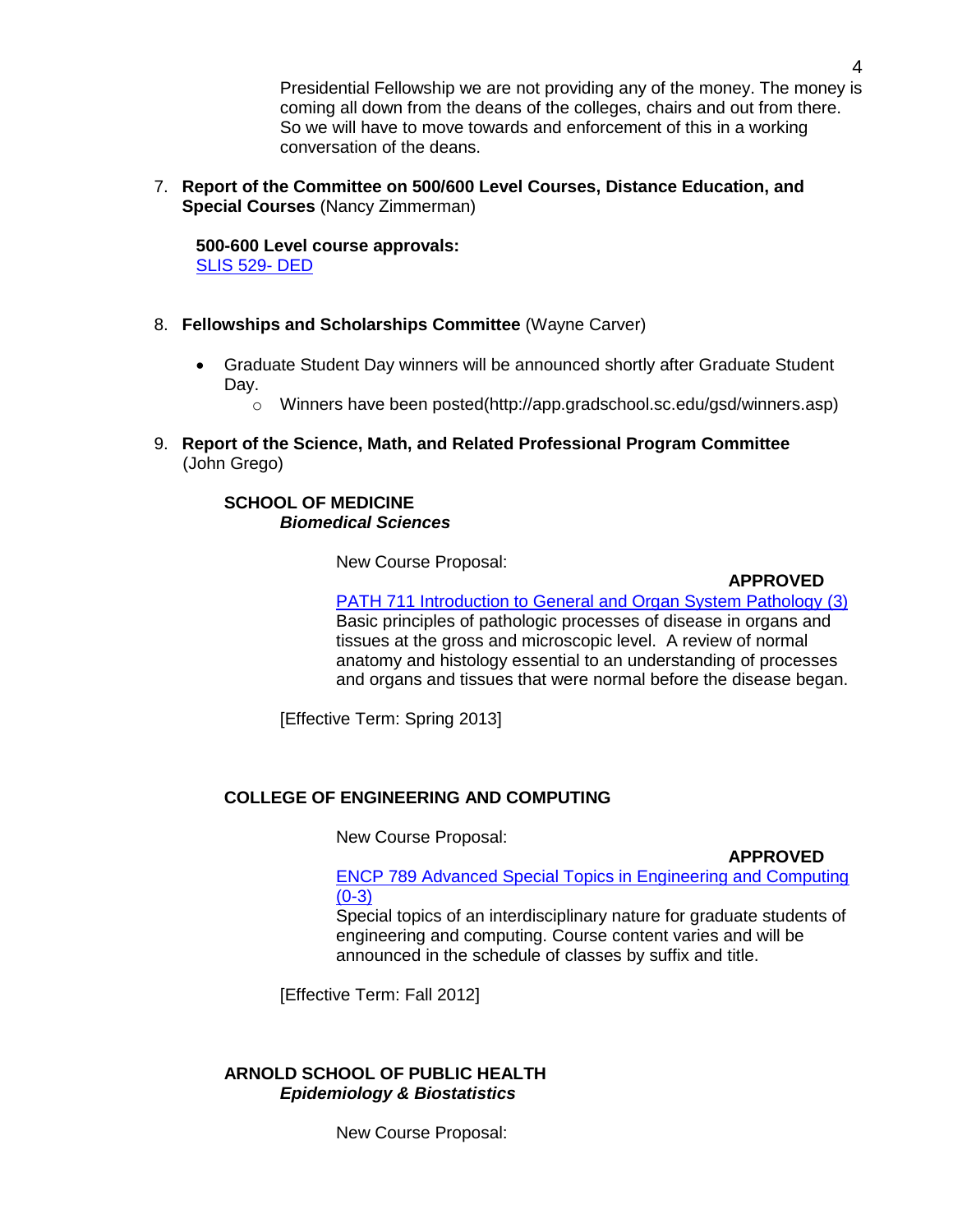### [EPID 770 Social Epidemiology \(3\)](http://app.gradschool.sc.edu/includes/filedownload-public.asp?location=E:/GMS/GRADCOUNCIL/2011/NCPEPID770_201211.pdf&file_name=NCPEPID770_201211.pdf)

Influence of social factors and the distribution of those factors on patterns of health and disease. Including individual-level examinations of the role of social determinants in producing health, as well as more macro-level examinations of patterns of social disparities in health status.

Prerequisite: EPID 700 or EPID 701 or equivalent

[Effective Term: Fall 2012]

10. **Report of the Humanities, Social Sciences, Education, and Related Professional Programs Committee** (Deborah Brosdahl)

### **MOORE SCHOOL OF BUSINESS** *Management Science*

New Course Proposal:

**APPROVED**

[MGSC 778 Revenue Management \(3\)](http://app.gradschool.sc.edu/includes/filedownload-public.asp?location=E:/GMS/GRADCOUNCIL/2011/NCPMGSC778_201211.pdf&file_name=NCPMGSC778_201211.pdf)

Concepts of forecasting demand, segmenting customers and allocating capacity or customizing price offers to distinct customer segments to maximize profits.

[Effective Term: Summer I 2012]

# *Economics*

New Course Proposal:

# **APPROVED**

[ECON 848 Environmental Economics \(3\)](http://app.gradschool.sc.edu/includes/filedownload-public.asp?location=E:/GMS/GRADCOUNCIL/2011/NCPECON848_201211.pdf&file_name=NCPECON848_201211.pdf) Fundamentals of environmental and resource economics. Including concepts of pollution, instrument choice, management of renewable and non-renewable resources, and valuation techniques for environmental public goods.

Restricted to: Economics Ph.D. students

[Effective Term: Fall 2013]

# *International Business*

New Course Proposal/Distance Education Delivery Proposal: **APPROVED**

**APPROVED**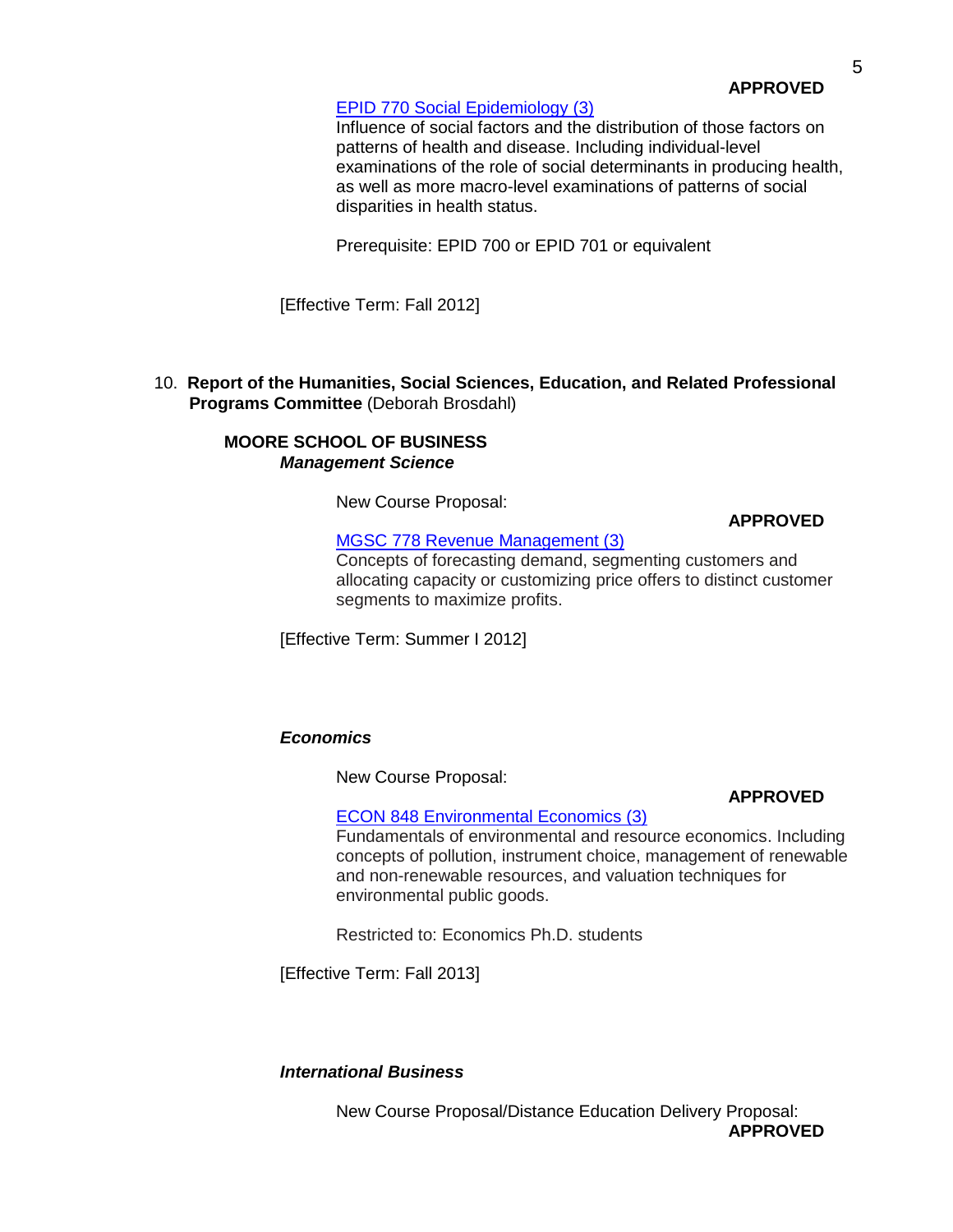Equip managers with the tools to identity intellectual property assets, manage assest development and implementation, and to create intellectual property strategies tailored to business objectives.

[Effective Term: Fall 2012]

New Course Proposal:

### **APPROVED**

[IBUS 710 Global Stakeholder Management \(3\)](http://app.gradschool.sc.edu/includes/filedownload-public.asp?location=E:/GMS/GRADCOUNCIL/2011/NCPIBUS710_201211.pdf&file_name=NCPIBUS710_201211.pdf)

Survey of the managerial, political, economic, sociological and psychological foundations of global stakeholder management and engagement through extant theory and case study examples of successful and failed stakeholder management strategies in various industries and multiple countries.

[Effective Term: Fall 2012]

Course Change Proposal:

**APPROVED**

From: [IBUS 808 Specialized Study in Global Market](http://app.gradschool.sc.edu/includes/filedownload-public.asp?location=E:/GMS/GRADCOUNCIL/2011/CCPIBUS808_201211.pdf&file_name=CCPIBUS808_201211.pdf) [Planning \(3\)](http://app.gradschool.sc.edu/includes/filedownload-public.asp?location=E:/GMS/GRADCOUNCIL/2011/CCPIBUS808_201211.pdf&file_name=CCPIBUS808_201211.pdf)

Provides a conceptual framework for the integration of market planning into the broader global strategic planning process, focusing particularly on new concepts and analytical techniques

Prerequisites: DMSB 702 or IBUS 717

# To: **DELETE**

[Effective Term: Fall 2012]

New Course Proposal:

**APPROVED**

[IBUS 808 Current Research in International Business \(3\)](http://app.gradschool.sc.edu/includes/filedownload-public.asp?location=E:/GMS/GRADCOUNCIL/2011/NCPIBUS808_201211.pdf&file_name=NCPIBUS808_201211.pdf) Addresses current research issues in international business research

Prerequisites: DMSB 702 or IBUS 717

[Effective Term: Fall 2012]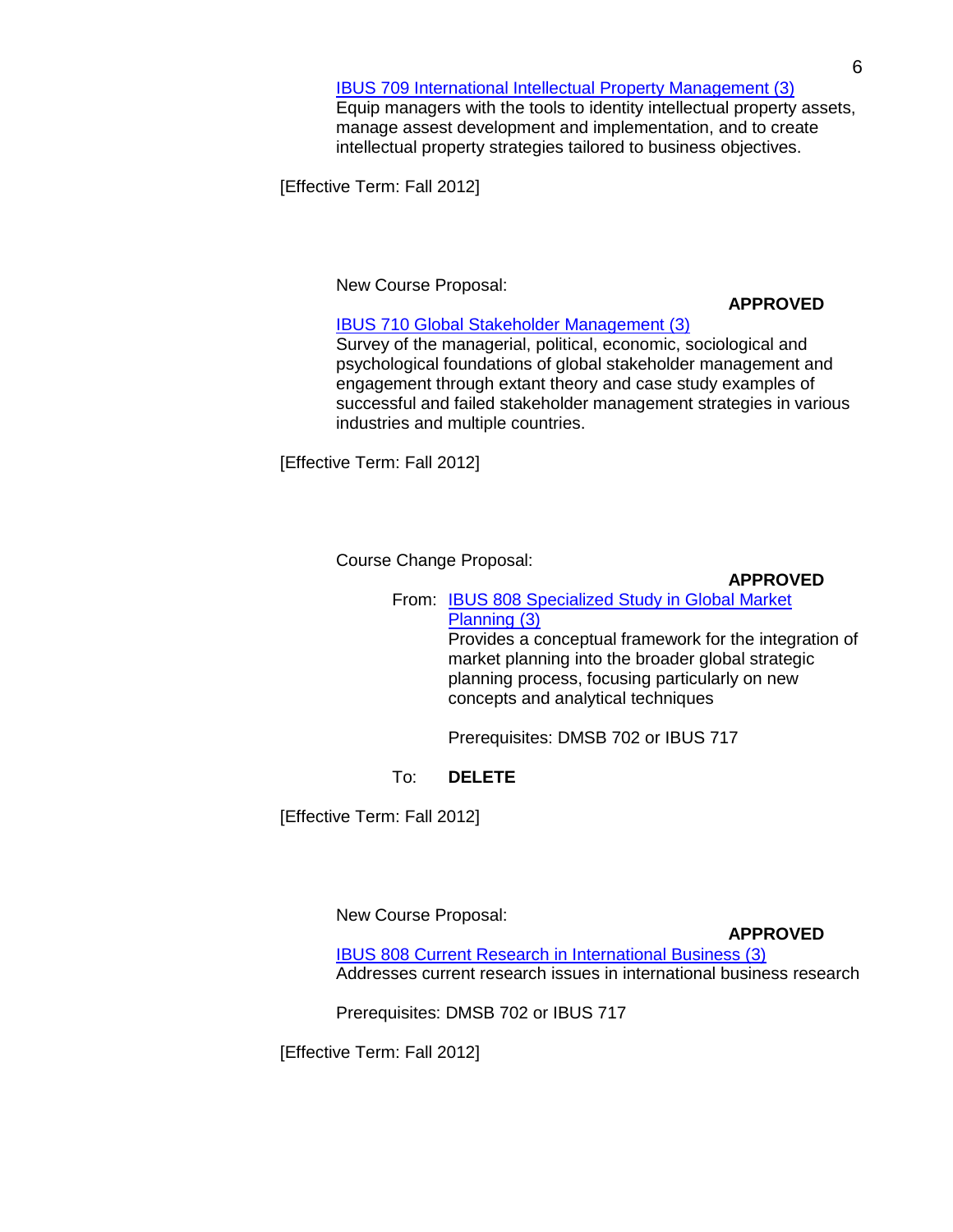# **COLLEGE OF ARTS AND SCIENCES** *Psychology*

Course Change Proposal:

#### **APPROVED**

From: PSYC 824 Seminar [in Quantitative Psychology \(3\)](http://gradschool.sc.edu/gradcouncil/curr_docs/CCPPSYC824_201211.pdf) Theoretical and empirical issues in an area of current interest in quantitative methods and quantitative psychology. May be repeated with different topics.

To: PSYC 824 Special Topics in Quantitative Psychology (3) Theoretical and empirical issues in an area of current interest in quantitative methods and quantitative psychology. May be repeated as content varies by title and suffix.

Prerequisite or Corequisite: PSYC 710

[Effective Term: Fall 2012]

### **COLLEGE OF MASS COMMUNICATIONS AND INFORMATION STUDIES** *School of Library and Information Science*

Course Change Proposal:

**APPROVED**

[25 SLIS Courses: Prerequisite Changes](http://app.gradschool.sc.edu/includes/filedownload-public.asp?location=E:/GMS/GRADCOUNCIL/2011/CCPSLISPREREQ_201211.pdf&file_name=CCPSLISPREREQ_201211.pdf) *\*Access summary of prerequisite change proposals [here](http://gradschool.sc.edu/gradcouncil/docs/Attachments/25SLISPrerequisiteChanges.pdf)*.

[Effective Term: Fall 2012]

#### *School of Journalism and Mass Communications*

New Course Proposal:

**APPROVED**

[JOUR 775 Strategic Communication for Behavior & Social Change](http://app.gradschool.sc.edu/includes/filedownload-public.asp?location=E:/GMS/GRADCOUNCIL/2011/NCPJOUR775_201211.pdf&file_name=NCPJOUR775_201211.pdf) [\(3\)](http://app.gradschool.sc.edu/includes/filedownload-public.asp?location=E:/GMS/GRADCOUNCIL/2011/NCPJOUR775_201211.pdf&file_name=NCPJOUR775_201211.pdf)

Theories of persuasion, principles and best practices of strategic communication, as applied to health and cause communication campaigns. Recognize, and develop effective, persuasive communications for social and health topics.

Course Prerequisites: JOUR 715 or permission of instructor

[Effective Term: Fall 2012]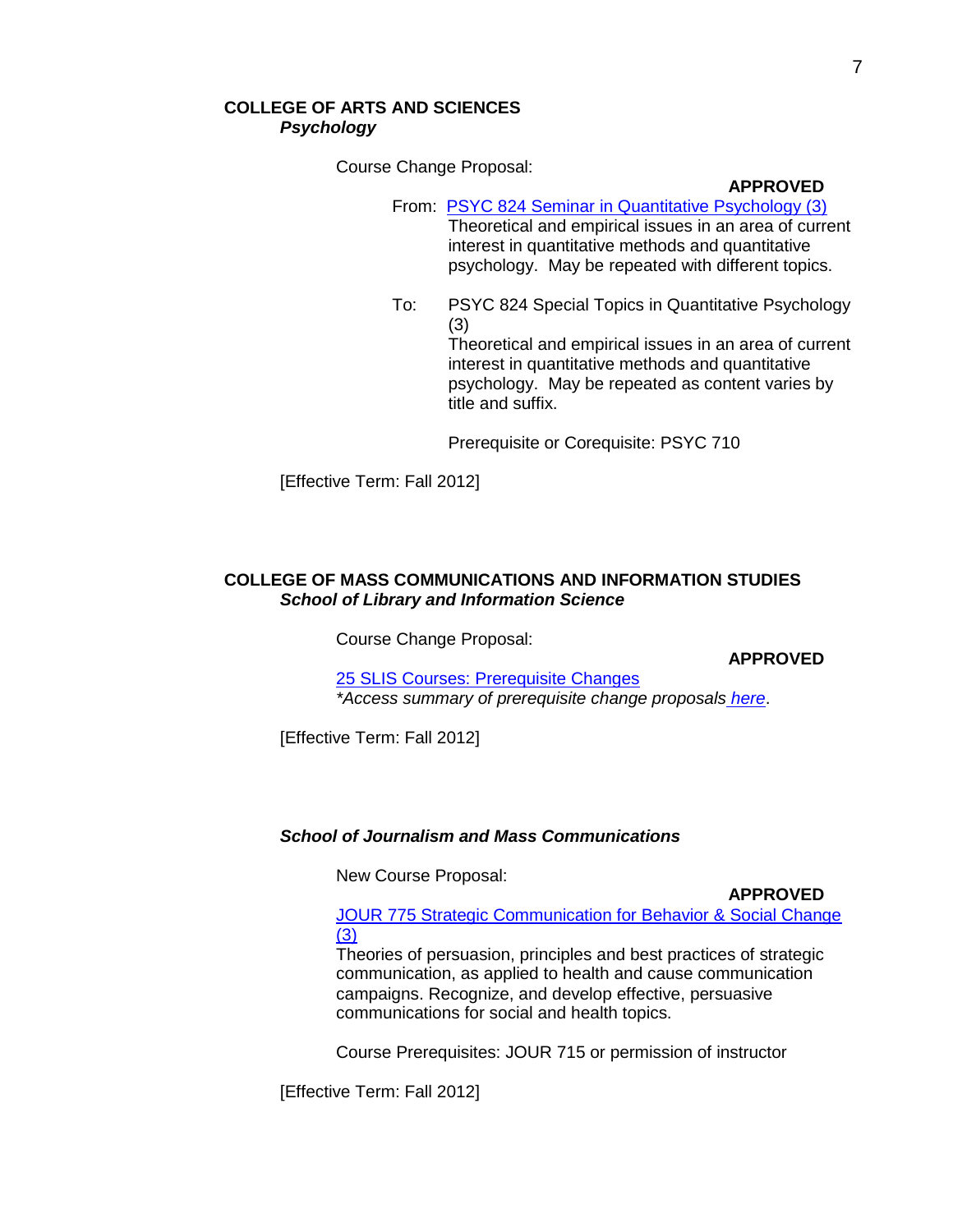#### **THE GRADUATE SCHOOL**

New Course Proposal:

**APPROVED**

[GRAD 701 Teaching Assistant Development \(0\)](http://app.gradschool.sc.edu/includes/filedownload-public.asp?location=E:/GMS/GRADCOUNCIL/2011/NCPGRAD701_2012.pdf&file_name=NCPGRAD701_2012.pdf) An introduction to skills and strategies for graduate teaching and instructional assistants at the University of South Carolina. (Pass/Fail grading)

[Effective Term: Fall 2012]

#### 11. **Report of the Petitions and Appeals Committee** (Rhonda Jeffries)

No report

### 12. **Other Committee Reports**

No report

#### 13. **Old Business**

No report

#### 14. **New Business**

Dr. Elfenbein informed that the admission letter may change. Dr. Ford's name will appear as a the signature to the letter. I am happy to share the [draft of the new letter](file://cogrdsweb/gradcouncil/docs/Attachments/letter/AcceptanceLetter%20Fall2012.pdf) and welcome feedback. Dr. Addy advised it to be helpful to look at this draft and compare it with the [current admission letter](file://cogrdsweb/gradcouncil/docs/Attachments/letter/OldadmtLetter.pdf) to see what has been changed.

### 15. **Good of the Order**

None

### 16. **Adjournment**

The meeting adjourned at 3:22 P.M.

### **Nancy Zimmerman, Secretary**

cc: President Harris Pastides Vice Provost & Dean of Graduate Studies Lacy Ford Provost Michael Amiridis Deans Department Chairs Graduate Directors